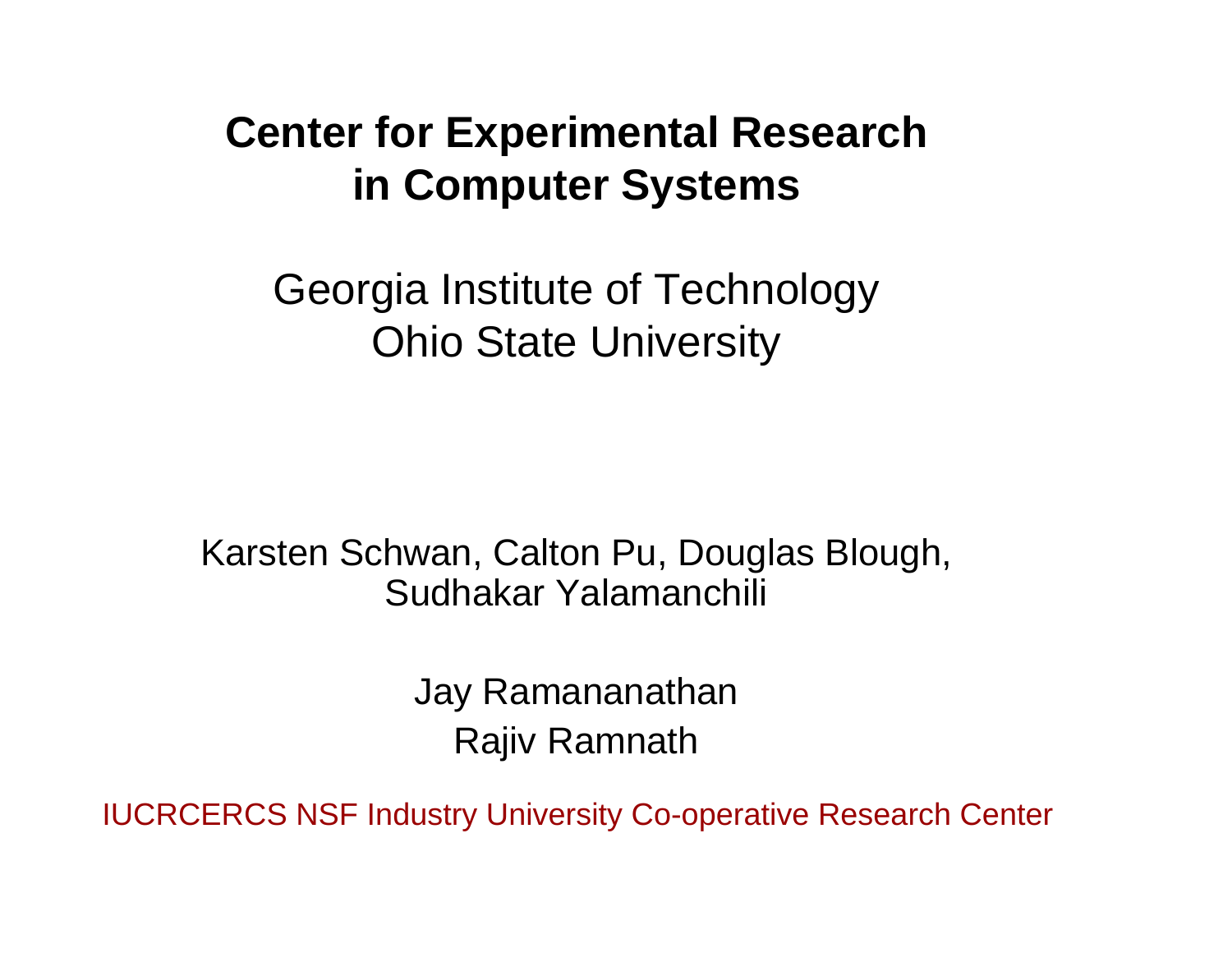

**Mission**

*Lead the innovation of systems, computing, and information technologies, to further the development of the interactive and distributed information services of the future, and to create the intellectual capital that can advance these technologies and fuel future* 

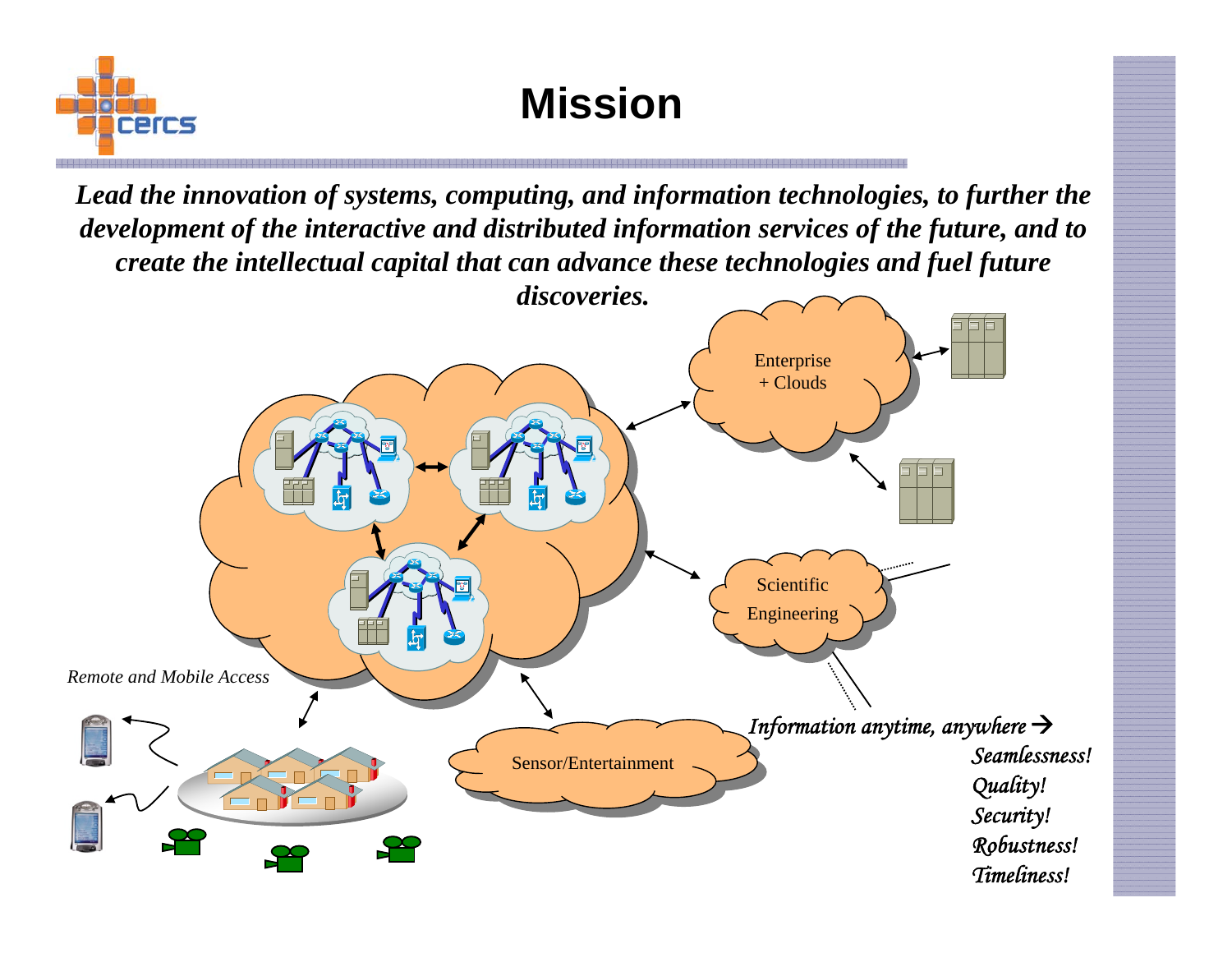

# **Extended Mission**

- $\bullet$  Educational:
	- Seed new curricula and serve as a curricular resource for educational institutions worldwide
	- Business models for curricular and professional education delivery
	- Training of graduate students through the administration of an extensive internship program
- $\bullet$  Outreach:
	- Work with our alumni to create new opportunities and build networks
	- Service to the broader community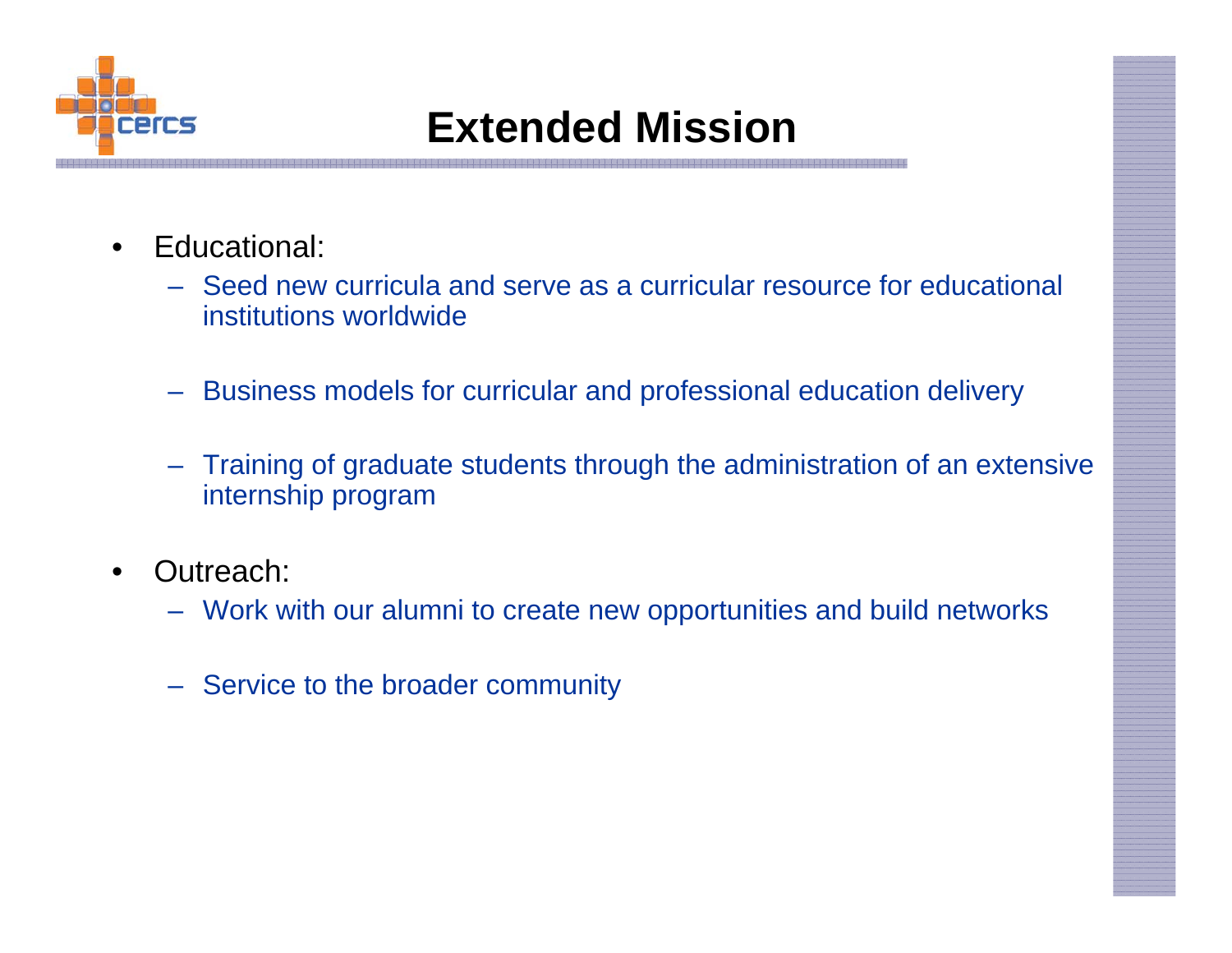

## **CERCS Research Thrusts**

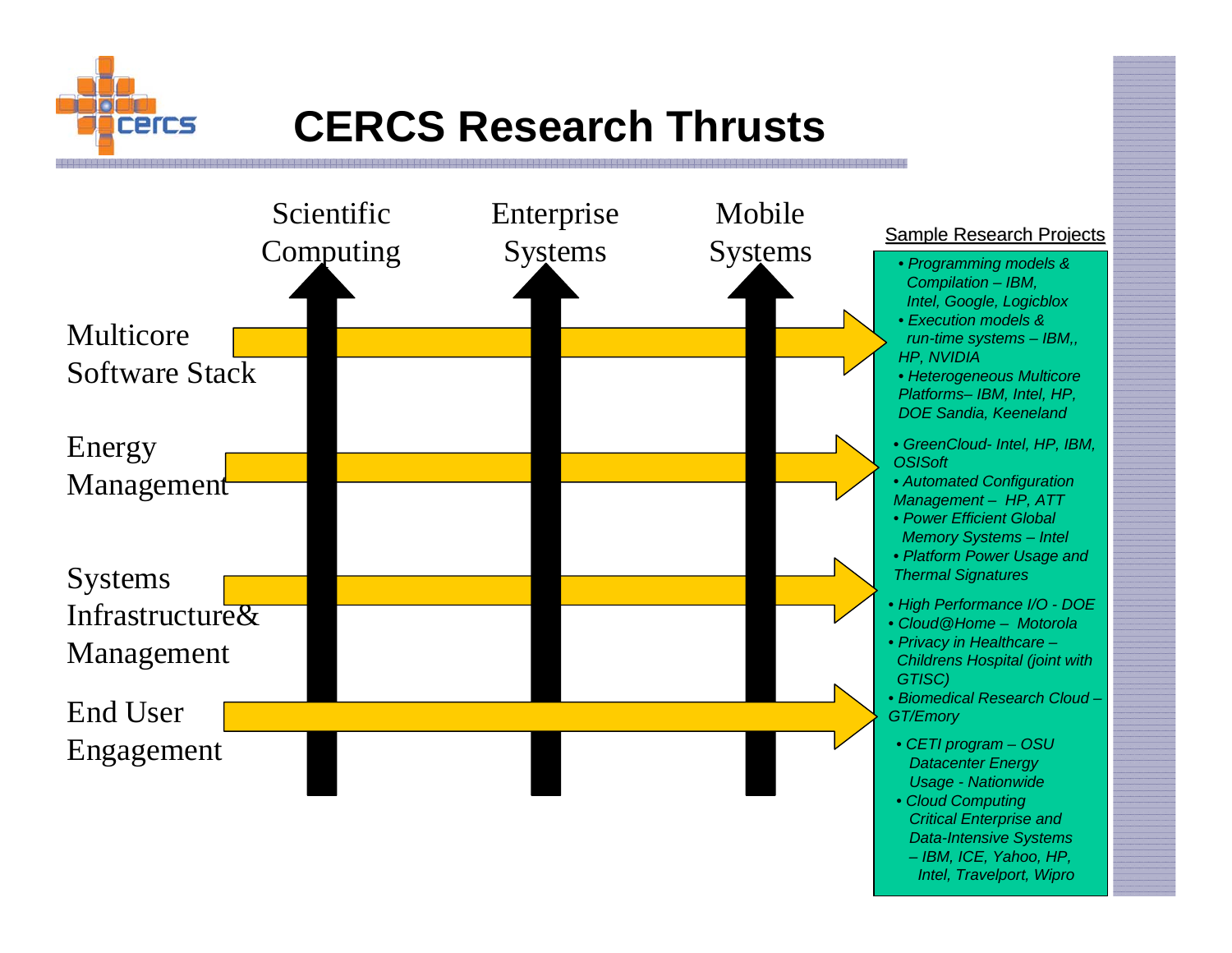

# **Strategic Thrusts - Highlights**

**Scientific/Technical Computing –** *`Big Data': Scalable, Reliable Access:*

- **GT**: **IHPCL Laboratory**: **Intel and NVIDIA** donations *Heterogeneous Virtualized Multicore (HVM) Platforms Lab – GPUs and newer asymmetric platforms*; **Intel** multicore education - cercs.gatech.edu/multicore.
- **DOE: ORNL, Sandia:** *High Performance I/O initiative*; involvement with startups (RNet – Ohio); joint proposals, joint research/interns, joint papers, joint work with CMU.
- $\bullet$  **IBM/Intel**: IBM OCR grant: managed multicore systems, **Intel** - HVM; **LogicBlox** (Atlanta); Benchmarks **ICE** (Atlanta).
- $\bullet$  **News:** Exascale dimensions explored in outstanding proposals; **NSF Track II** `Keeneland' heterogeneous cluster machine, Oct. installation; New awards from **DOE** ORNL; **Intel** EAPF; joint proposals with **Emory CCI** – complex data sets.

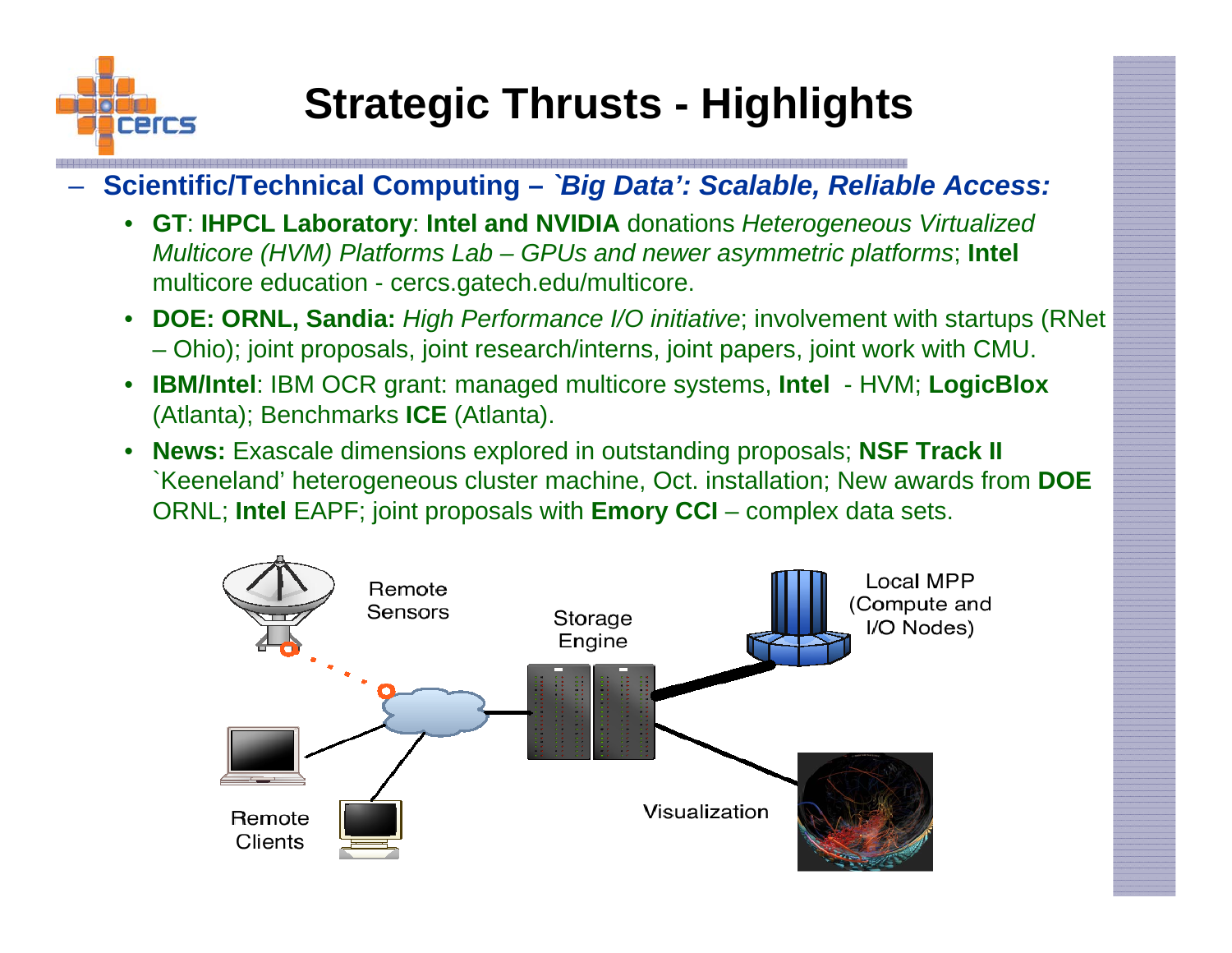

# **Strategic Thrusts - Highlights**

- **Embedded Systems/Computer Architecture:** *Focus on Multicore:*
	- **IBM/Intel** (asymmetric multi-core platforms; 'islands of cores'; NUCA and NUMA properties); **NVIDIA** GPU-based results (Kim, Yalamanchili).
	- •**Motorola/Intel**: virtualizing mobile platforms; cloud@home.
	- •**Federal**: pervasive applications (transportation, robotics, sensors).
	- •**Logicblox**: heterogeneous parallelism – data/threads and GPU acceleration.
	- •Samsung (Star Center) center - separate efforts
	- • **News:** GreenIT focus permits linkage with 'Smarter Planet' initiative (**IBM**); **Motorola** (joint with GVU and other research centers at Georgia Tech) with focus on EaaS (cloud@home): IP-TV head end used at GT; **NSF** 'Web on Demand' (Ramachandran/Essa); **NSF** CRI simulation award (Yalamanchili et al.); **NSF** GPU autotuning award; **NVIDIA** and **Intel** equipment and student fellowship awards; Gavrilovska book on high performance communications; **award** 3D die stacking (Lee).

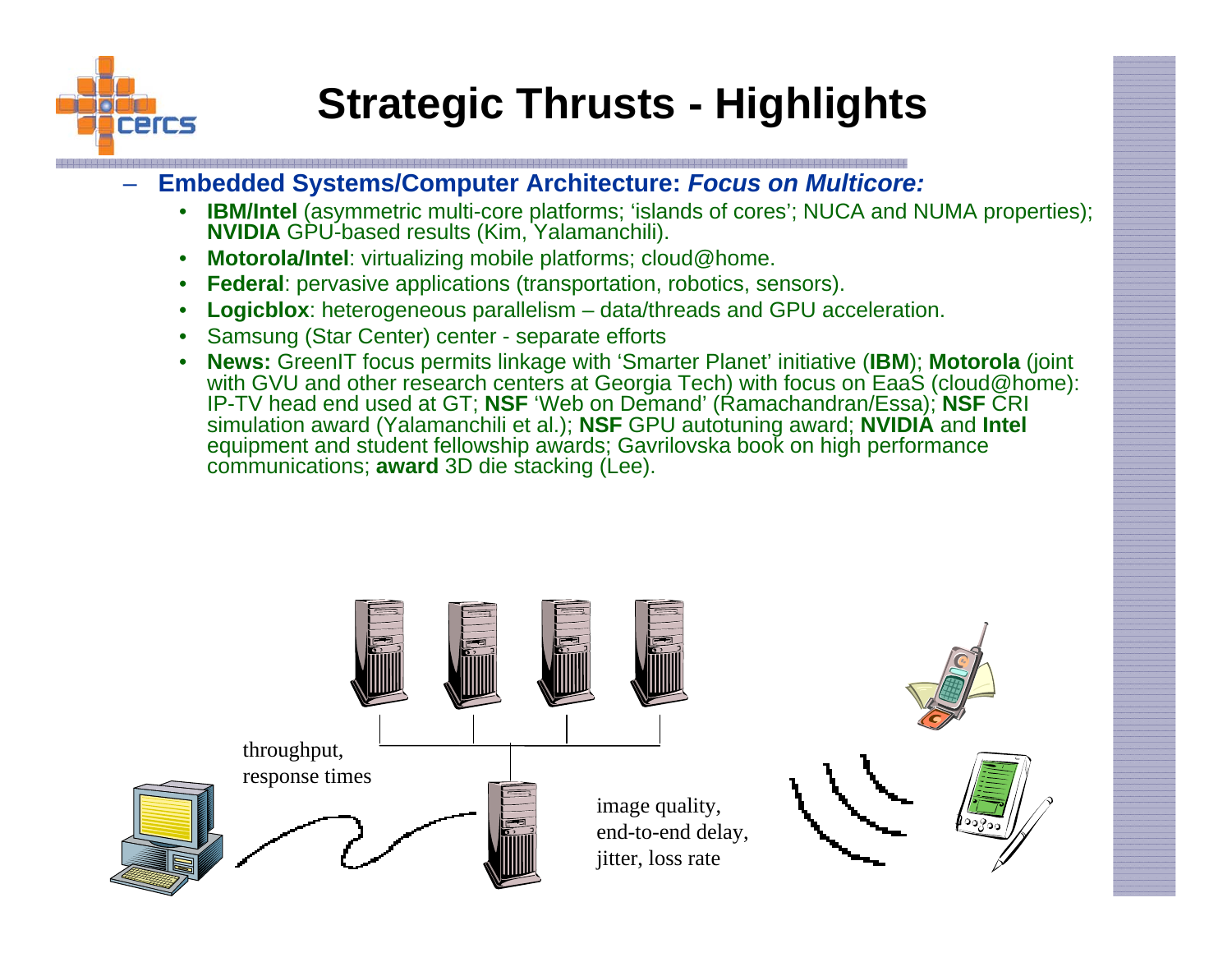

- **Enterprise Computing –** *Clean Information: Adaptive, Trusted, Sustainable:*
	- •Cisco: network and device virtualization; potential joint work in cloud computing.
	- • **IBM, Intel, OSISoft** (critical enterprise cloud computing (CECCS); automated management in virtualized systems; SOA; I/O and hybrid platform virtualization; coordinated power management; `GreenIT' effort joint with ME; **GreenIT NSF** award to GT faculty group; new **GT TechWay** facility)
	- **HP, Yahoo**: automated deployment; `monalytics' toward exascale utility clouds, via OpenCirrus.
	- •**Travelport:** data caching for enterprise applications; benchmarks.
	- **ICE:** high performance financial codes; testing; automated configuration management also with **ATT** Labs.
	- •**VMWare**: cloud resource management; numerous summer interns.
	- •**Wipro:** cloud computing, and Wipro – India; **Infosys** – India; **GT India.**
	- • **News**: **GreenIT** facility operational: **NSF CRI**; **OpenCirrus** membership; **NSF**-funded projects on data privacy preserving indexing and search; `health cloud' collaboration with Center on Comprehensive Informatics (**Emory**); new **NSF** awards (e.g., debugging – Orso, spam detection - Pu); joint work with **CMU, Intel Pgh** on data-intensive applications; keynotes and invited talks by CERCS faculty; **Yahoo** student award.

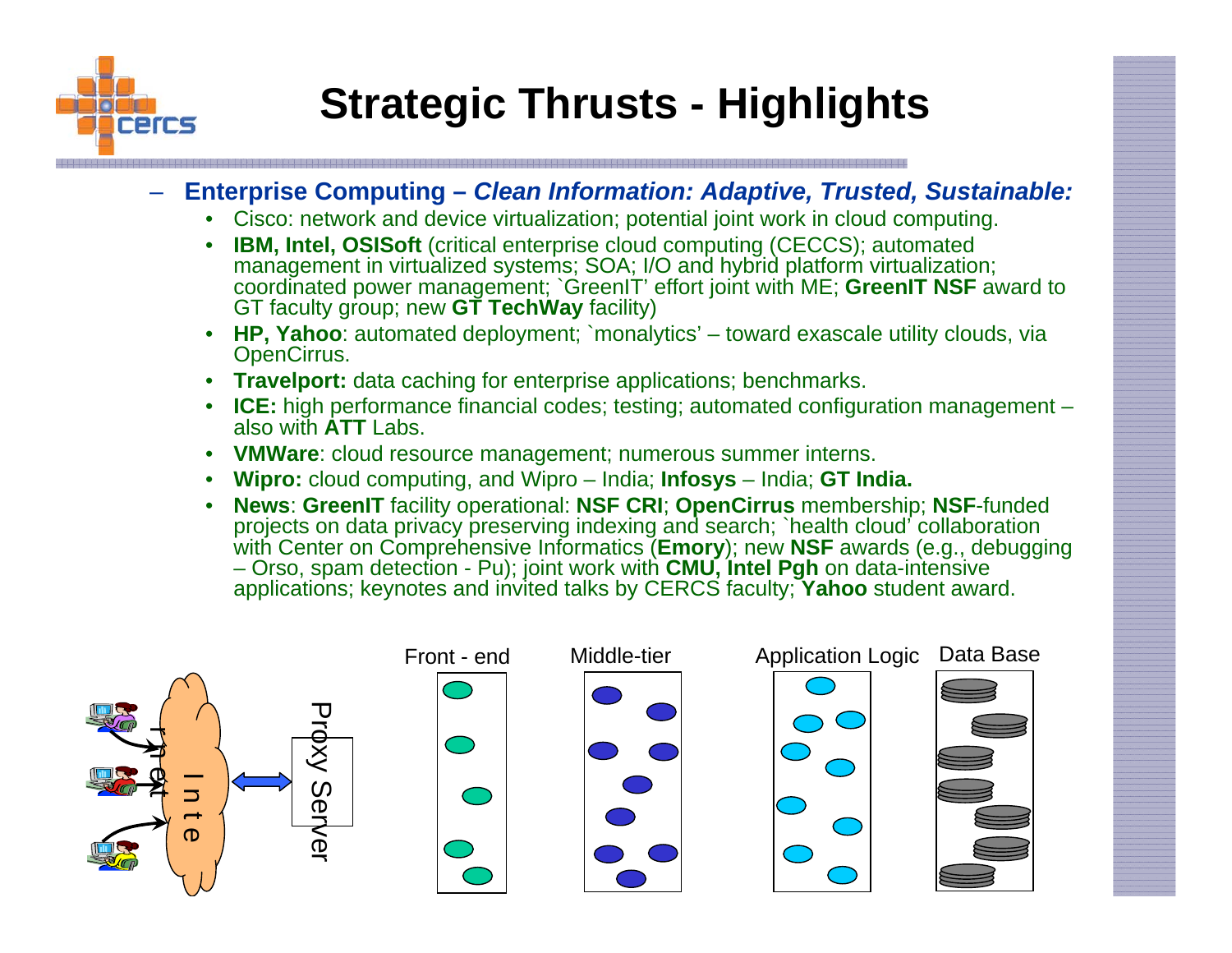

Yogendra Joshi: International Workshop on *Thermal Design and Management in Electronics***,** January 8th 2010, Mumbai, India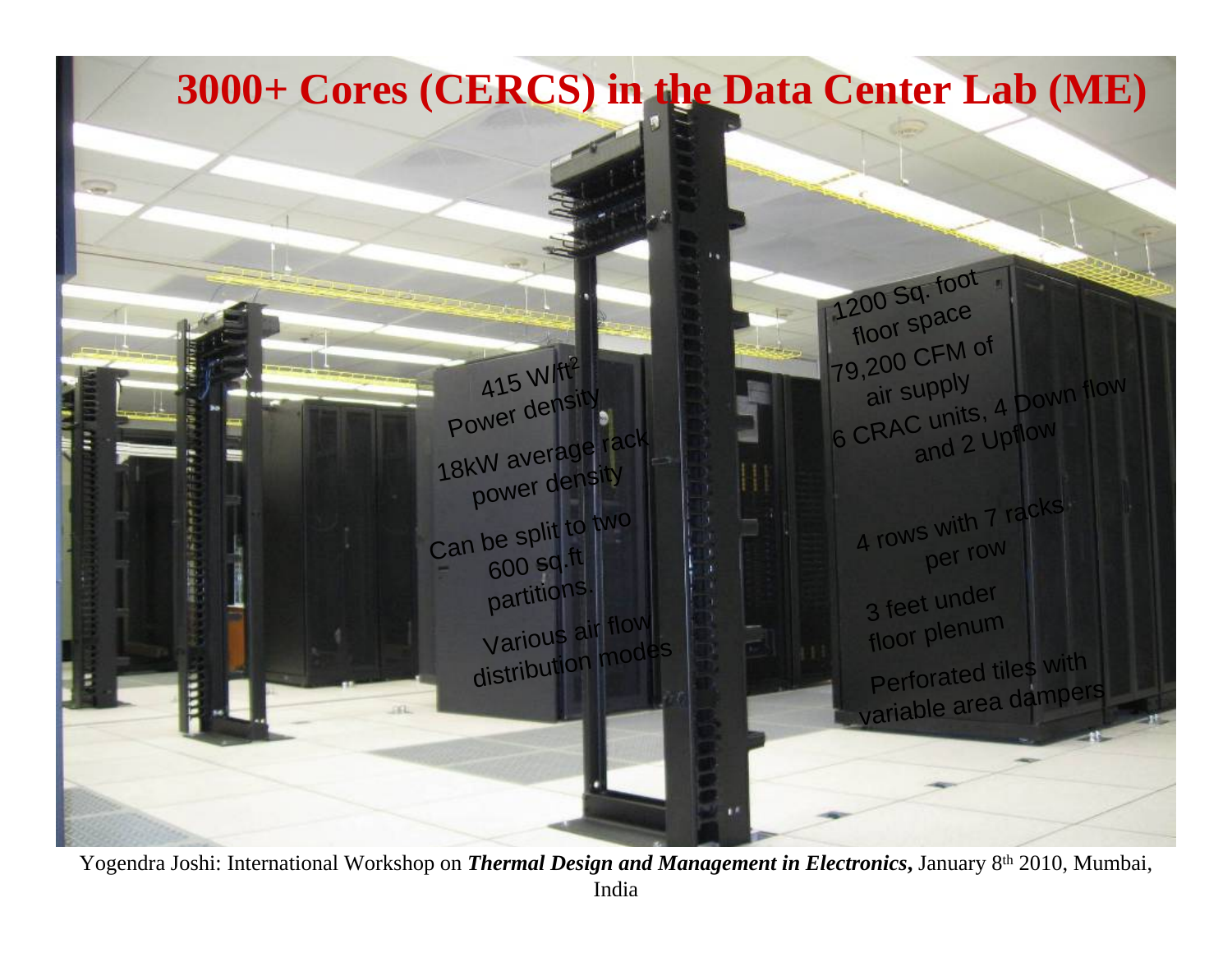

# **Strategic Thrusts - Highlights**

#### **End user engagement – CETI@OSU (Ramanathan, Ramnath)**

*Vision:* **"Enable Enterprise Transformation with Innovations and Dissemination of**  Advanced Knowledge for *Service Intensive Processes*"

- • Modeling and Analysis Frameworks for Adaptive Complex Enterprises (ACE)
	- Enterprise modeling and analysis for architecture evaluation, operational improvements
	- Outputs: Reference Enterprise Architectures, Governance methods. Roadmaps, Portfolios
- • Collaborative Enterprise Systems (KI) – The `Mirror'
	- For enabling collaboration, service composition, intelligence mining, location-based services
	- Outputs: Reference system architectures, Design of intelligent services, component models, integration architectures.
- • Integrated Development Environments (IDE)
	- For developing, managing and monitoring the ACE
	- Outputs: Tools, cognitive models
- • Software Engineering Research and Education (SE)
	- Agile and structured SDLC, ITIL, Technology Strategy and Management, Enterprise System Architecture Design and Evaluation
	- Outputs: Case studies, methodologies, education models, curriculum

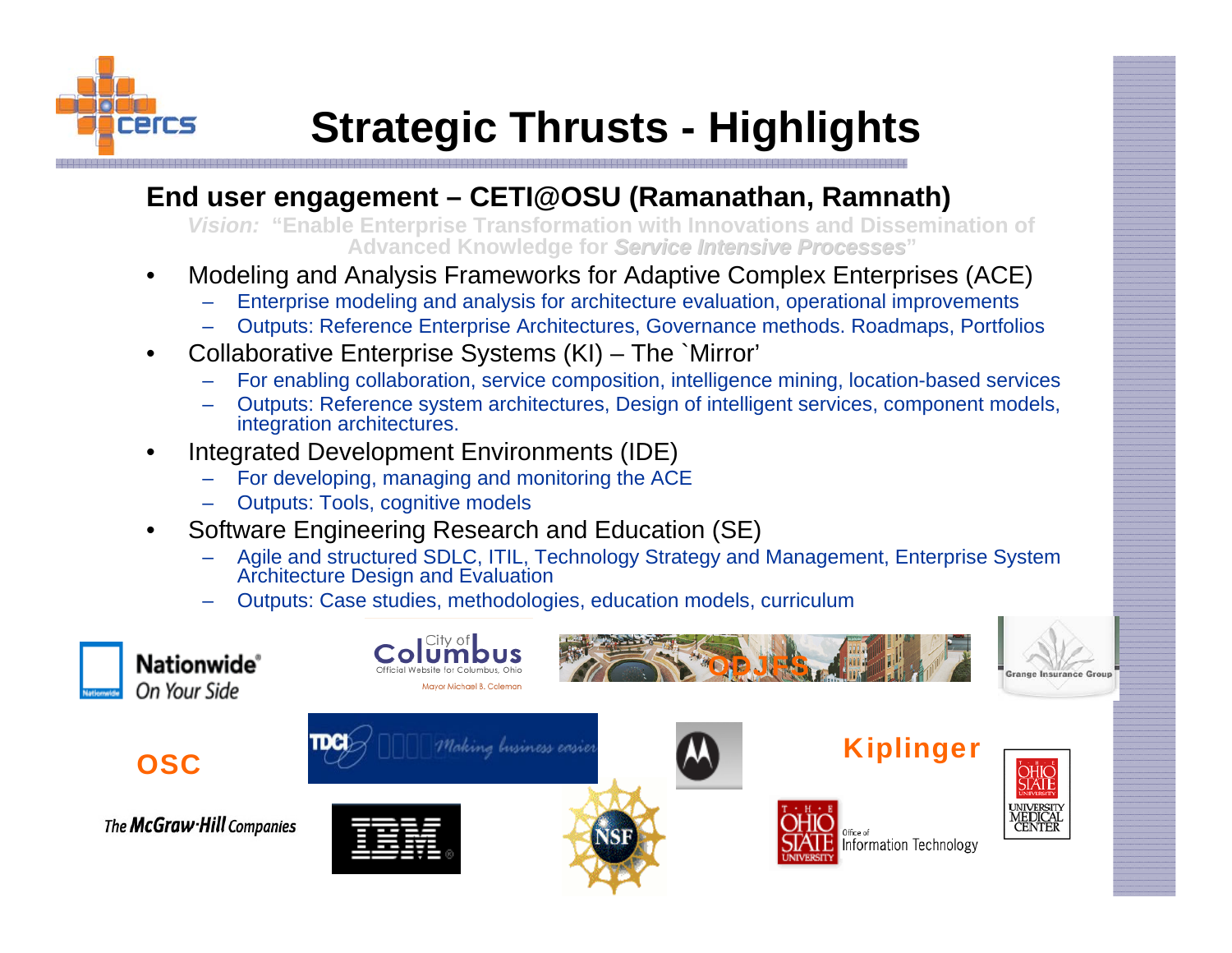

# **High Quality Engagement**

### **Nationwide Insurance 2005-2010**

| <b>Current Research</b><br>.Data Quality Reference Architecture<br>•Data center power conservation<br>•Document management reference<br>architecture                                                                                        | Classroom and Peer-Based Learning<br>• 11 EA Forums<br>• Enterprise Java workshop<br>• Innovation and leadership workshop<br>• CETI Colloquia<br>• Curriculum influence of MEL program |
|---------------------------------------------------------------------------------------------------------------------------------------------------------------------------------------------------------------------------------------------|----------------------------------------------------------------------------------------------------------------------------------------------------------------------------------------|
| Collaboration metrics to-date:<br>• 8 research projects<br>• Interactions with 30+ local companies and<br><b>CERCS at Georgia Tech.</b><br>• 35 Nationwide personnel<br>• 44 students made visible to Nationwide<br>• 8 internships, 2 hire | <b>Next Steps:</b><br>• Involvement in Capstone projects<br>•Professional development programs                                                                                         |

nities for broader impact/reach: Agrawal, Arora, Srinivasan, Ste w

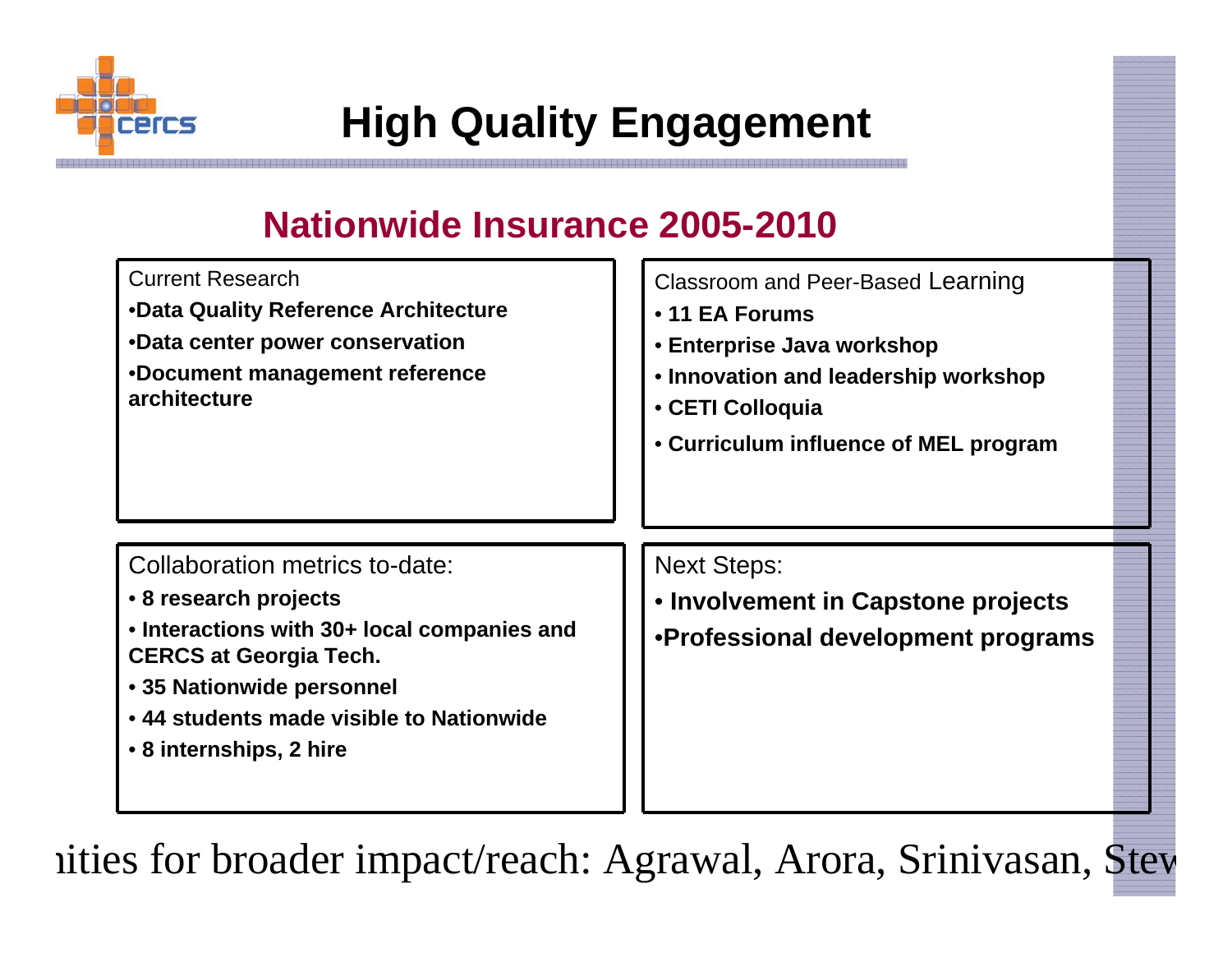

# CETI@OSU Projects 2009-2010

- $\bullet$  Completed:
	- Ontology-based RBAC (OSU Medical Center)
	- Data Center optimization (Nationwide)
	- Inter-Dimensional Traceability and Intelligence Mining for Complex System Improvement (City of Columbus)
	- Exploring a Framework for Goal-Driven Collaboration through Serious Gaming
	- Sense Respond Environment for Adaptive Participatory Services (City of Columbus)
	- Enterprise Architecture Ontology: A shared vocabulary for efficient decision making for Software Development Organizations (ODJFS)
	- –Agility Performance Framework for education and quicker adoption (Gap Inc.)
	- Towards Metadata Driven User Interfaces (CableLabs Inc.)
- • Ongoing:
	- Data quality reference architecture (Nationwide)
	- My Neighborhood Portal Architecture (City of Columbus)
	- Machine-learning approaches for Insurance Claim Fraud Detection (Grange Insurance)
	- iPod-based conversation analysis (Dept. of Communications)
	- Software Engineering Processes for Micro-Teams (MyLee Inc.)
	- Evaluating Use of Architecture Views for Software Developer Training (Kuali.org)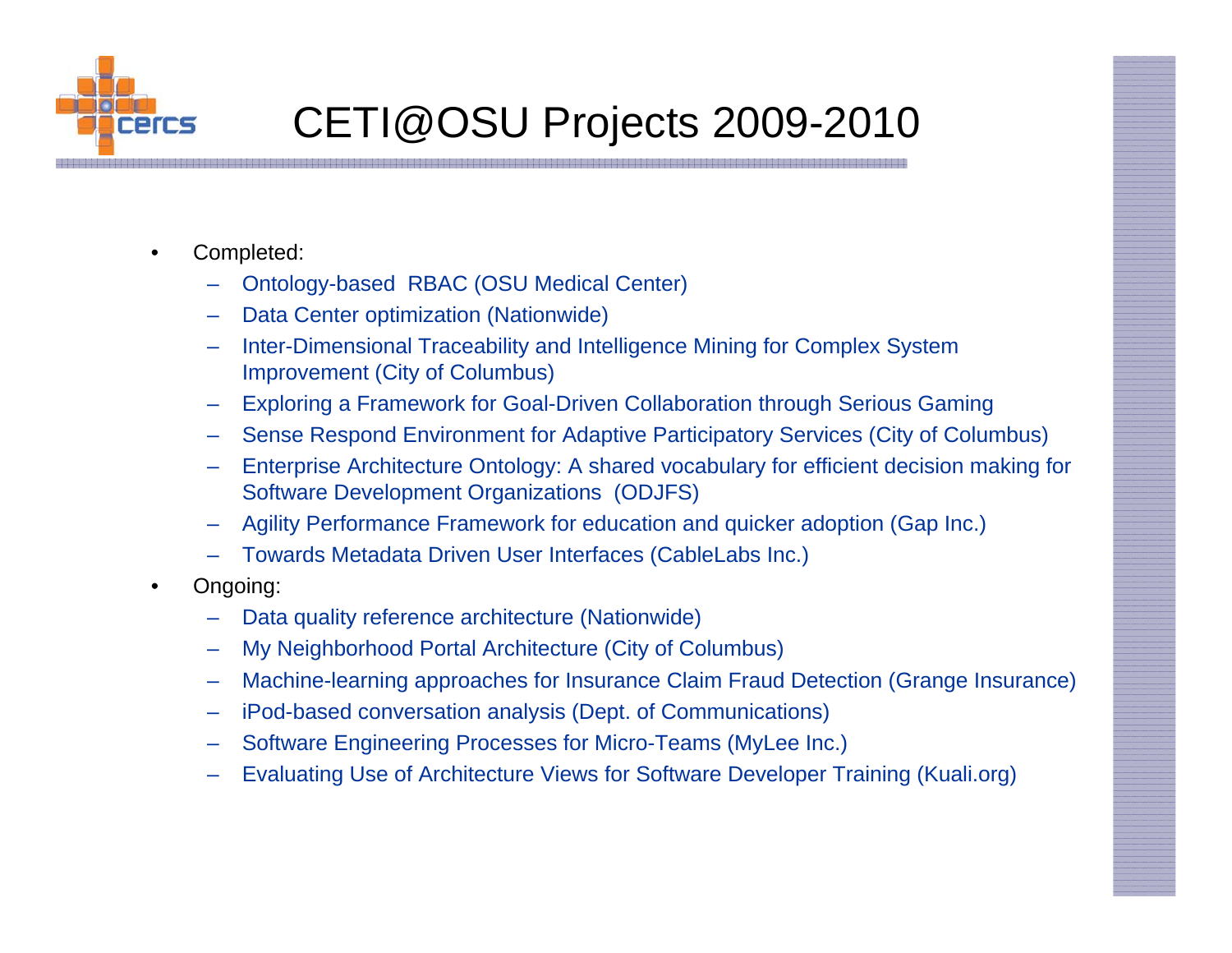

## **CERCS Personnel**

- • Faculty
	- Mustaque Ahamad, Mostafa Ammar, Doug Blough, George Biros, Greg Eisenhauer, Nick Feamster, Ada Gavrilovska, Jon Giffin, Alexander Gray, Mary Jean Harrold, Hyesoon Kim, Hsien-Hsin Lee, Wenke Lee, Ling Liu, Saibal Mukhopadhyay, Alex Orso, Henry Owen, Santosh Pande, Milos Prvulovic, Calton Pu, Kishore Ramachandran, Jay Ramanathan (Ohio State), Rajiv Ramnath (Ohio State), George Riley, David Schimmel, Karsten Schwan, Magda Slawenska, Rich Vuduc, Matthew Wolf, Hongyan Zha, Sudhakar Yalamanchili
- • Associated Faculty/Researchers
	- Tucker Balch (GT-Robotics), Patrick Bridges (UNM), Ron Brightwell (Sandia), Irfan Essa, Byron Jeff (Clayton State), Yogendra Joshi (ME), Scott Klasky (ORNL), Tahsin Kurc (Emory),Kang Li, Sung Kyu Lim, Arthur Maccabe (ORNL), Vernard Martin (Emory), Vincent Mooney, Jeff Nichols (ORNL), Ron Oldfield (Sandia), Kevin Pedretti (Sandia), Kalyan Perumalla (ORNL), Joel Saltz (Emory), Jeff Vetter (ORNL), Patrick Widener (Emory)